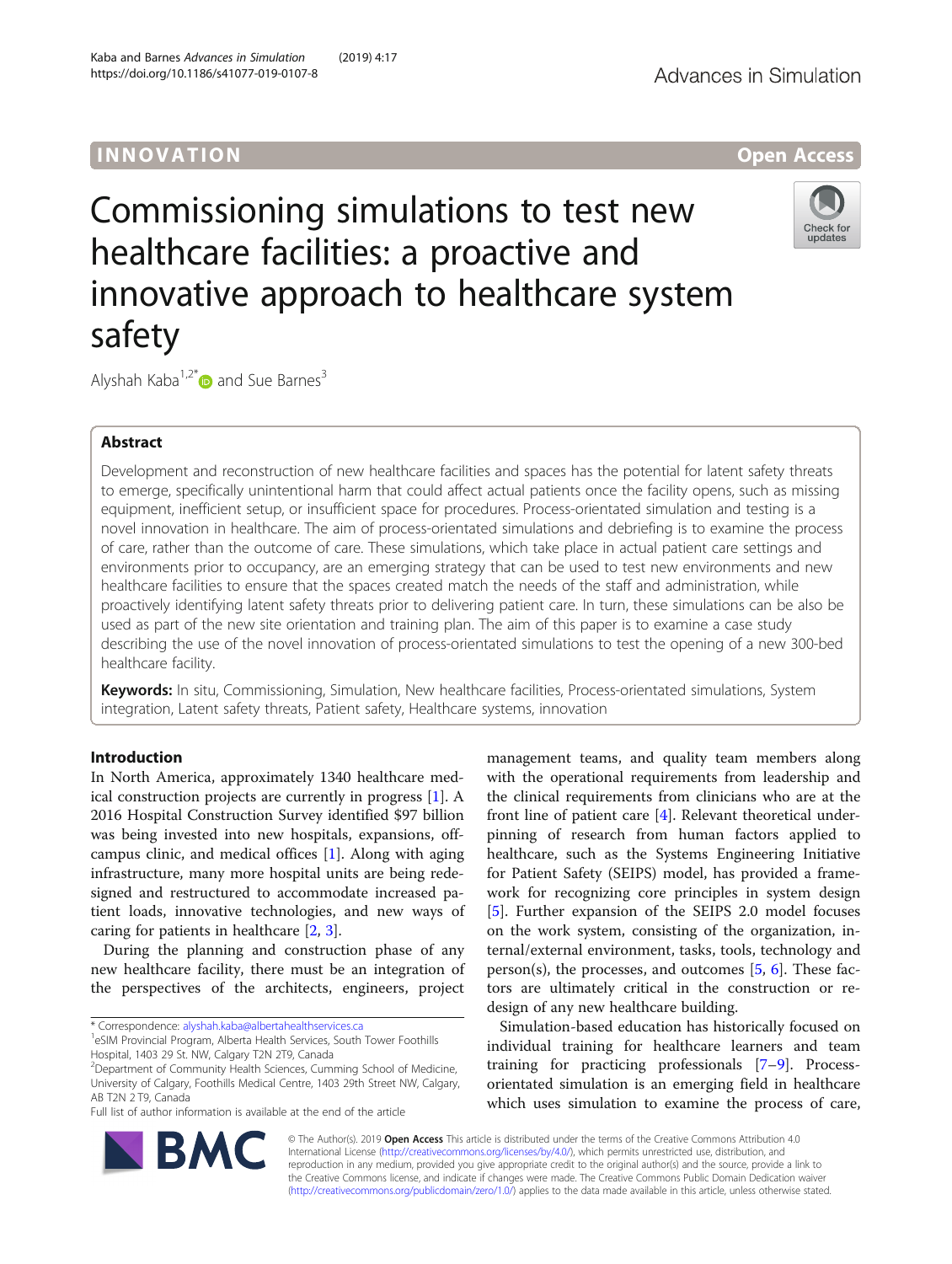rather than the outcome of care [[10](#page-7-0)]. While processoriented simulations can include system integration simulation, process simulations focus on gaining and providing information collected from simulation sessions for individual leadership to act upon when safety issues are identified. The concept of system integration is a much broader engineering term which relates to bringing together the component of subsystems into one system that functions together. Moreover, in healthcare, system integration is the ability to improve the quality of care and patient outcomes through re-engineering of care delivery processes [[12\]](#page-7-0).

For example, using simulation to re-create an emergency-based patient encounter within their intrinsic environment could reveal latent safety threats such as poor availability of patient equipment, inadequate emergency call buttons, or unsafe obstacles  $[11-14]$  $[11-14]$  $[11-14]$  $[11-14]$  $[11-14]$ . Latent safety threats are defined as unintentional harm that could affect actual patients once the facility opens, such as missing equipment, inefficient setup, or insufficient space for procedures. These process-orientated simulations which take place in an actual patient care setting and environments prior to occupancy can be used as a method for ensuring that the spaces created match the needs of the staff and administration while proactively identifying latent safety threats prior to first patient care [[14,](#page-7-0) [15\]](#page-7-0). By only theorizing about the care delivery process, unintentional harm could affect actual patients once the facility opens. The application of simulation training within the actual patient care environment, referred to as in situ sessions, has become an exciting option, achieving the highest level of realism [\[15](#page-7-0)–[22\]](#page-7-0).

In the last decade, there has been emerging literature that looks at the use of process-oriented simulation training for the opening of new and renovated units, construction, and opening of new hospitals. Most examples have focused on openings of specific units within existing spaces and some within new satellites/wings in the hospital. Examples described in the literature include established teams and transference of established policies, protocols, and equipment to the new space from the legacy site [\[23](#page-7-0)–[37\]](#page-7-0).

In other regulated industries such as the construction industry, building commissioning is part of the quality assurance process provided for Facilities Maintenance and Engineering (FM&E) staff during and following construction. The process assures non-clinical FM&E staff and leadership that all systems and components of a building or industrial plant are designed, installed, tested, operated, and maintained according to the operational requirements of the owner or final client [[25\]](#page-7-0).

Unfortunately, in comparison with healthcare, such requirements are non-existent for handing over of new infrastructure for clinical staff who will be providing care

to patients in these new areas, often leaving training and new systems/processes untested until the first patient arrives, which is a potential risk for patient safety.

Simulation for commissioning new environments, through the development of process-orientated simulations, is an innovative approach to test these processes and new systems to ensure safe facilities, safe patient care, and recognition of latent safety threats that may prevent delays in opening and decrease costs in reconstruction [[29\]](#page-7-0). In turn, these simulations could also be expanded for use as a part of the new site's orientation and training plan. The following paper will explore a case study describing the use of process-orientated simulations to test the opening of a new 300-bed healthcare facility.

#### Case study of simulation innovation

South Health Campus (SHC) is one of the largest hospitals in Alberta, Canada, with a footprint roughly the same size as a large commercial mall. Construction began in 2007 for phase 1 for a 300-bed facility consisting of inpatient and outpatient services. The phased opening of this newly constructed acute care hospital (258 inpatient beds and 66 outpatient clinics) started in July of 2012. Onboarding hundreds of new staff for each area/department involved a general site familiarization, including wayfinding, new department orientations, vendor training, and construction safety training, as the site in the early stages was still being considered under control of the construction firm. Final occupancy for the last clinical unit was accomplished in September 2014, at an approximate cost of 1.3 billion Canadian dollars (CAD).

As part of this unique prospect for the opening of this new hospital, Alberta Health Services (AHS) Provincial Simulation Program, eSIM, developed a comprehensive in situ simulation project that included both clinical and non-clinical areas. In situ simulations took place in patient care settings, public spaces, support services, and administration areas in an effort to achieve the most realistic experience in evaluating the clinical environment prior to patient arrival to evaluate functionality, assess system processes, and identify areas of potential patient safety concern.

# Human resources

In order to facilitate and coordinate simulations for the site, two positions were created: a simulation consultant with clinical background and advanced simulationist training and a simulation technician with a clinical engineering background. These dedicated resources were essential for placing simulation in the forefront for commissioning of this new space. The support of a simulation technician allowed for set up and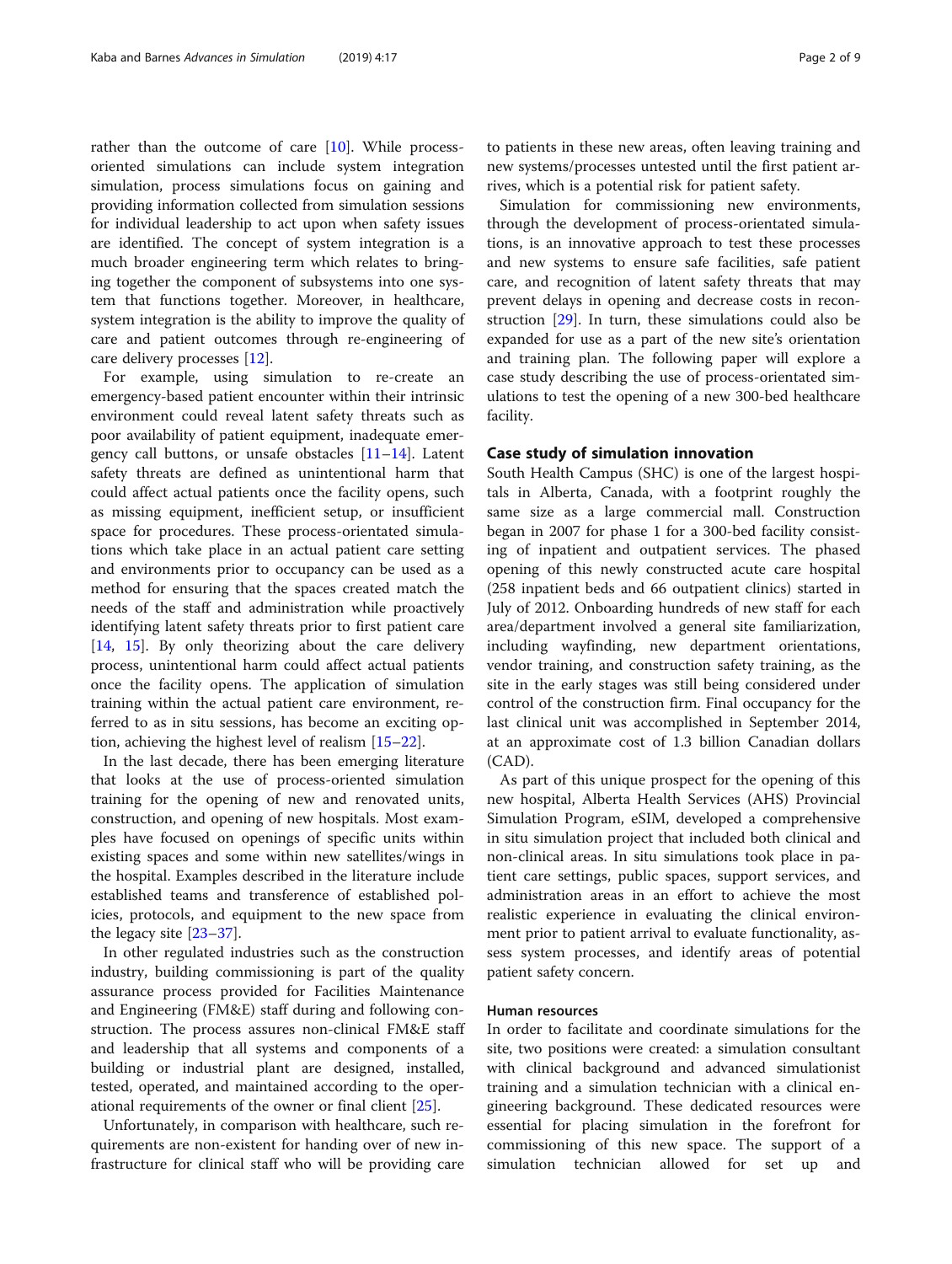maintenance of all equipment for simulation. The simulation consultant acted as the liaison for engaging management and leadership in using simulation as a quality assurance and training strategy. Meetings with clinicians and leadership took place 1 year prior to the phased openings. Creation of department and clinical area specific cases was completed with medical vetting for specific cases. All simulations were run by a team of simulation specialists trained in advanced debriefing techniques, alongside clinicians and physicians with expertise in their practice areas. Over 50 clinicians representing varying clinical and non-clinical areas, allied health, and physicians were trained as facilitators for their simulations through the AHS eSIM Workshop in Simulation Education (WISE ™1) 1 course. This interactive and immersive 2-day course allowed individuals to become independent users of simulation, from scenario design, briefing, facilitating, and debriefing skills. As part of the extensive mentorship, faculty were paired with the SHC simulation consultant and acted both as a new simulationist and as the content expert for the areas that they were supporting in the new opening of their departments.

#### Financial burden

The yearly cost of the 2 sponsored positions of simulation consultant and simulation technician was approximately \$95,000 Canadian dollars (CAD) and \$88,000 CAD gross, and although initially assigned to the site for commissioning, they continue to be responsible for zonal and provincial commitments for the larger program today. Expenditures for simulation lab mannequins used within the simulations (interactive patient simulators adult male, parturient, newborn, premie, and 2 pediatric (1 and 5 year olds) were covered through Calgary Health Trust foundational grants for approximately \$225, 000 CAD in 2012. Training of SHC faculty in simulation education was at no fee for a provincial 2-day WISE ™1 course that provides a broad overview of core simulation concepts and principles to novice and intermediate educators and physicians. Department equipment was used for in situ simulation, and supplies that were opened were able to be re-used and repurposed for education, as all simulations took place without risk of exposure to real patients being present. The simulation training occurred as part of the orientation budget assigned to each unit, although physician participation was voluntary. Other relationships, such as the AHS Human Factors division, were consulted on an as need basis for various other projects at SHC, but did not create any additional cost for the commissioning simulations. Volunteer services provided standardized family members at no cost.

#### Participants

From a human resource perspective, new teams were being formed for all areas of this hospital. Participants in the simulation were newly hired health care providers, with varied years of experience. Challenges included large numbers of hires of out of zone, province, and country, as well as a higher proportion of new graduates, entering the workforce for the first time. In total, 186 physicians, 1328 registered nurses (RNs), 332 healthcare aides (HCAs), 105 respiratory therapists (RTs), and 98 allied health professionals participated in the simulation team training preopening (see Fig. 1).

# Procedure

In situ simulation sessions were co-developed with clinicians from each area, focusing on specific patient population scenarios evaluating "Day in the Life" type activities and on responding to crises that might occur within their area. Simulations incorporated new knowledge gained during general orientation such as specifics of the building (wayfinding), equipment, and vendor training. Sessions reflected similar numbers of participants representing real healthcare teams, as an example, having 3–4 healthcare professionals such as the RN, RT, and nurse practitioner for an ICU admission, versus larger numbers to represent interdepartmental teams responding to a site wide event (Pediatric Code Blue in clinic setting with ED and ICU team response). Number of sessions run per area varied if the focus was on a system-wide exercise (Code Green Evacuation, Power Failure, and Code Red (Fire) or multiple sessions for unit orientations. See area-specific simulations—Table [1\)](#page-3-0).

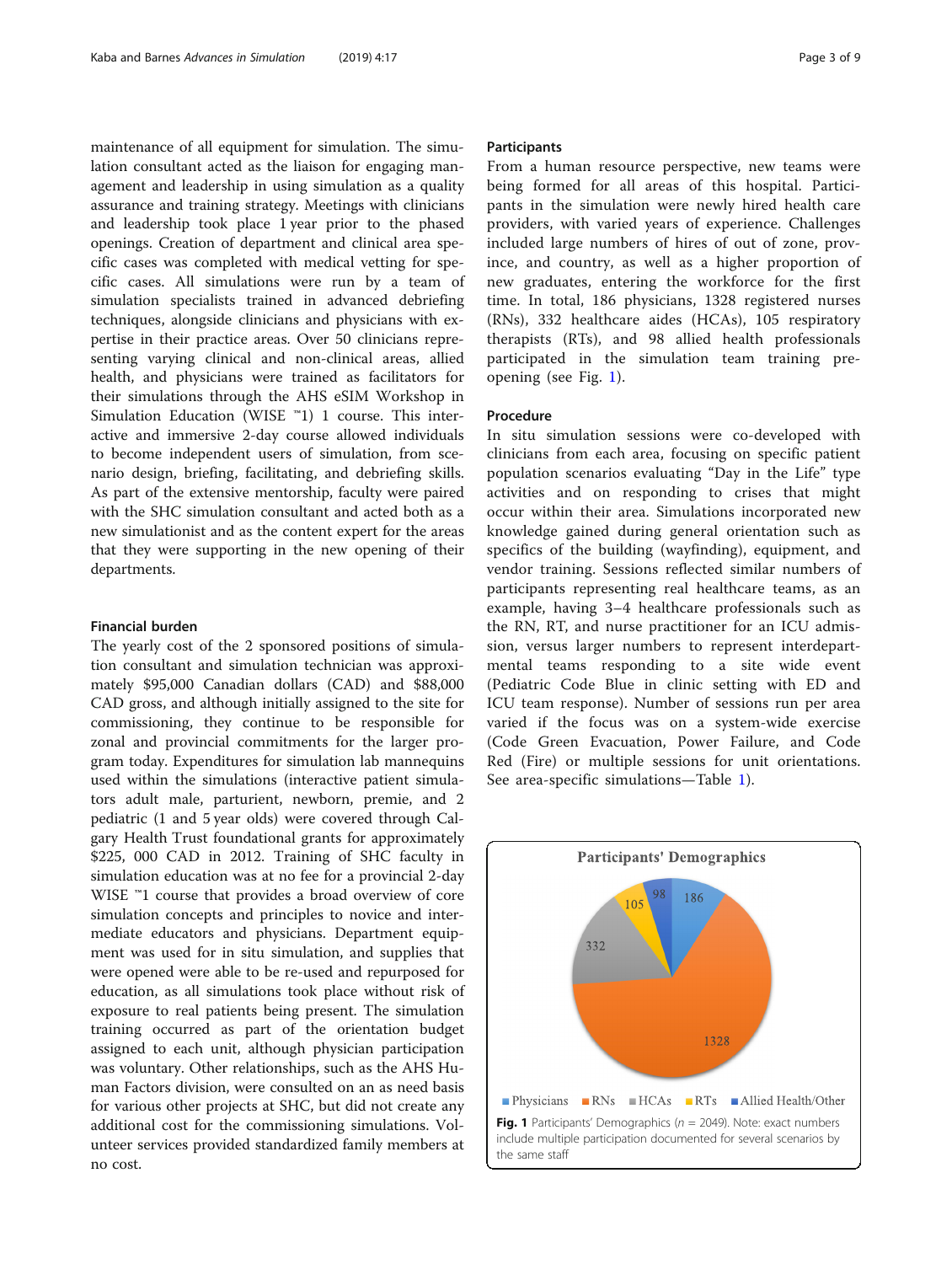<span id="page-3-0"></span>

|  |  | Table 1 Area-specific simulations |  |
|--|--|-----------------------------------|--|
|--|--|-----------------------------------|--|

| Opening<br>date               | Area                                                                                                                         | Theme of scenarios                                                                                                                                                                                                                             | Number of scenarios<br>completed/participants                                                                   |
|-------------------------------|------------------------------------------------------------------------------------------------------------------------------|------------------------------------------------------------------------------------------------------------------------------------------------------------------------------------------------------------------------------------------------|-----------------------------------------------------------------------------------------------------------------|
| August<br>2012                | Clinical support services (FM&E, housekeeping,<br>supply, administration, lab, clinical engineering,<br>protection services) | First simulations were done incorporating those<br>outside clinical services using an advanced first<br>responder/Code Blue event.<br>No clinical support 911 response required.<br>Most departments had limited first aide responders<br>only | 7 days/14 sessions<br>124 participants                                                                          |
| September<br>2012<br>May 2013 | Emergency disaster management                                                                                                | Code Green (evacuation), Code Red (fire)/loss of power,<br>Code White (aggressive patient), Code Yellow (missing<br>Marvin Site response)                                                                                                      | 1 session-65 participants<br>1 session-59 participants<br>1session-44 participants<br>1 session-68 participants |
|                               | Diagnostic imaging<br>Magnetic resonance imaging                                                                             | Anaphylaxis due to contrast injection<br>Code Blue events in MRI and CT area requiring a 911<br>response to site<br>Way finding becomes a major issue - collaborations for<br>EMS crews with protection services as a key player               | 3 days-6 Sessions<br>42 participants<br>1session-34 participants                                                |
|                               | Neuro outpatient clinics/rehab                                                                                               | Seizure                                                                                                                                                                                                                                        | 5 days-10 sessions<br>68 participants                                                                           |
| January<br>2013               | Emergency department                                                                                                         | Trauma, acute coronary syndrome requiring transfer to<br>catheterization lab at another hospital, precipitous<br>birth, pediatric asthma attack                                                                                                | 3 days multiple concurrent<br>sessions-48 sessions<br>240 participants                                          |
| February<br>2013              | Intensive care unit (ICU)                                                                                                    | Code Blue response all units, Code 66 - medical<br>emergency team, anaphylaxis in a public area, transfer<br>to operating room                                                                                                                 | Multiple days concurrent with<br>orientation-24 sessions 96<br>participants                                     |
| April 2013                    | Medical inpatient units and outpatient clinics                                                                               | Code Blue                                                                                                                                                                                                                                      | Multiple days concurrent with<br>orientation-138 sessions 690<br>participants                                   |
|                               | Operating rooms (OR)<br>Post-anesthetic care                                                                                 | Code Blue, malignant hyperthermia, trauma, transfer<br>from ED to OR to ICU                                                                                                                                                                    | 4 days-12 sessions<br>144 participants<br>2 days-6 sessions<br>19 participants                                  |
| <b>July 2103</b>              | Pediatric outpatient clinics                                                                                                 | Seizure, asthma                                                                                                                                                                                                                                | 2 sessions-28 participants                                                                                      |
| September<br>2103             | Family maternal practice (FMP)<br>Neonatal intensive care unit (NICU)<br>Women's Clinic                                      | Vaginal birth with vacuum/forceps, cord prolapse with<br>transfer to OR, post-partum hemorrhage, neonatal re-<br>suscitation, maternal code                                                                                                    | 12 days-multiple concurrent<br>sessions-<br>108 sessions<br>282 participants                                    |
| <b>July 2014</b>              | Cardiac intensive care unit (CICU)                                                                                           | Acute coronary syndrome, Code Blue, extreme<br>bradycardia requiring pacing, synchronized<br>cardioversion                                                                                                                                     | 1 day-4 sessions/16<br>participants                                                                             |

# Findings

## **Debriefings**

All simulations were performed in the actual care environments using the personnel, equipment, medications, and resources intended for clinical care. A formalized debriefing was conducted after every simulation following the Promoting Excellence And Reflective Learning in Simulation (PEARLS) framework utilizing common debriefing strategies such as plus/delta, focused facilitation, and directive feedback [[36](#page-7-0)–[42\]](#page-8-0). At the time, focus for commissioning simulations centered on the system issues versus individual performance within a medical scenario. Much like the elements identified in the SEIPS, framework for healthcare design themes emerged with each simulation [[5,](#page-7-0) [6\]](#page-7-0). The work system simulations identified gaps and deficiencies, such as tools (missing equipment and supplies), human resources/persons (understanding of roles, composition of teams), communication/technology (nurse call system, Vocera, paging, cell/telephone services), organizational (deficiencies from build), processes (room layouts), and transport routes. After each simulation, debriefing and documentation of findings were collected and reviewed by leadership teams in each area to assign operational ownership and responsibility. Environmental latent safety threats identified were completed prior to opening. Human resource recommendations on team composition, roles and responsibilities, and scope of practice were brought back and further explored over the first year of opening, with subsequent simulations being run for evaluation of changes.

# Examples of large-scale simulation findings

With the phased opening approach of various clinical units and departments, the arrival of different support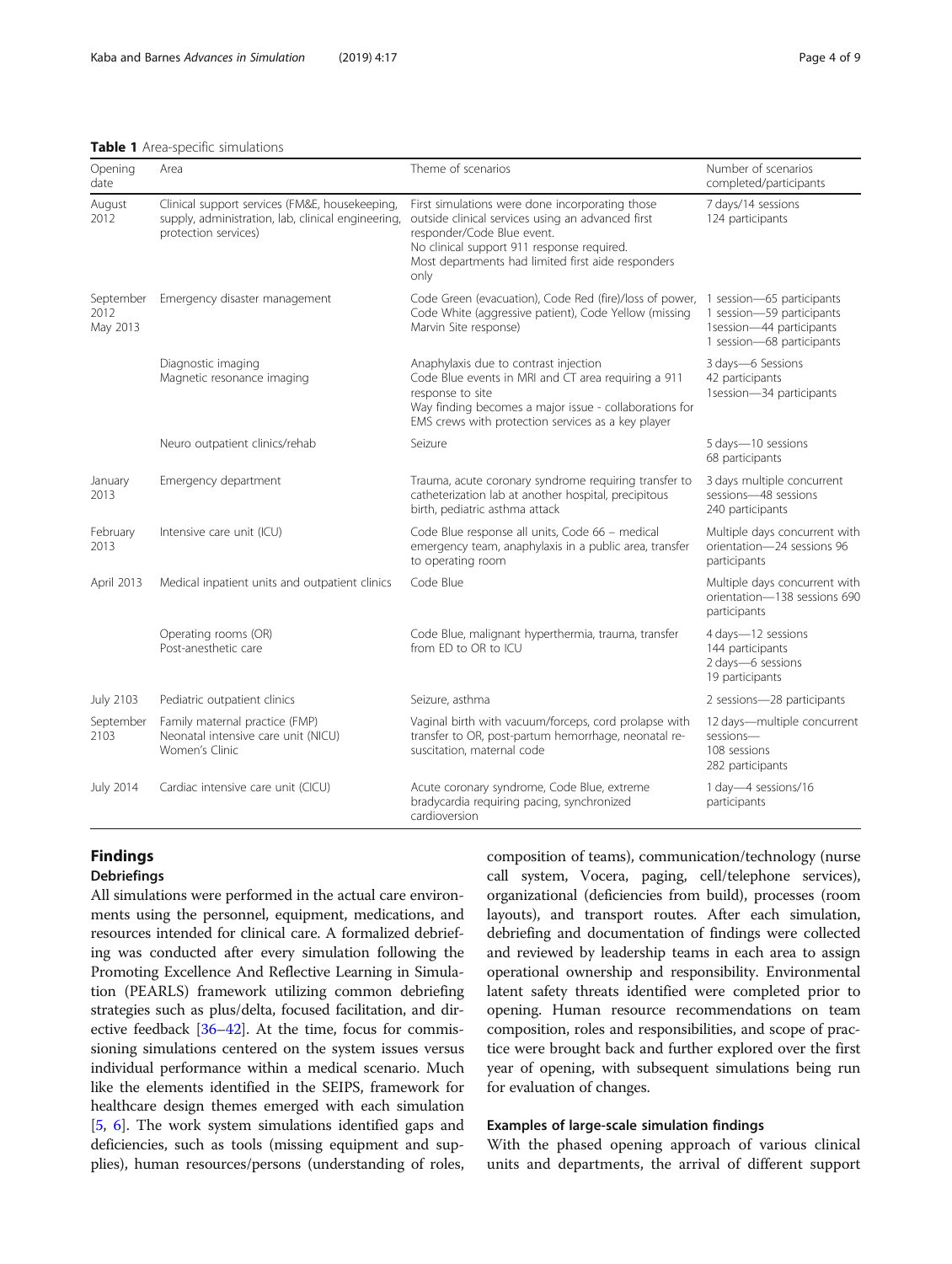and clinical teams differentiated the responses that were available to the personnel occupying the building. For example, the site did not have an active emergency department until 4 months after the opening of the ambulatory clinics. This required simulations to incorporate a community call out for 911 services as part of their emergency response plan for a patient deterioration in the building. Internally, the organization and occupying personnel had the strength as healthcare professionals to handle some first aide responses but needed to rely on external support of city emergency services. One largescale simulation event for the diagnostic imaging department revealed that emergency medical services' (EMS) response to the call failed to find the front entrance of the hospital. Assumptions had been made by EMS to show up at the ambulance bays in the ED, which were not functional at the time. Debriefings identified this knowledge barrier, and tours/orientations for all EMS providers were arranged in the following months. Role clarity was also recognized for the protection services personnel as an important way-finder for EMS once they arrived on site. As per the SEIPS model, recognition of system deficiencies identified limitations in the internal environment, barriers with external support such as EMS, the process that needed to be changed in order to access help and ultimately the outcome for staff and patient safety [[5](#page-7-0), [6](#page-7-0)].

Further internal obstacles came once the emergency department opened, as there was no obstetrical services on site for 9 months. This prompted simulation training to include a potential precipitous birth. Debriefings identified a need for targeted neonatal resuscitation certification for all nursing staff and simulations surrounding other obstetrical crises such as a post-partum hemorrhage. A workflow process for transferring a laboring mom, or a mother and neonate who delivered on site, to a hospital site with maternity-post-partum services required coordination using zonal healthcare services RAAPID (Referral, Access, Advice, Placement, Information & Destination) and EMS. Creation of a patient transfer process and teaching of zonal resources were then disseminated to emergency staff.

One large-scale exercise looked at external and internal coordination of hospital and Emergency Services (Fire Department). This event involved a simulation Code Red (Fire) and simultaneous power outage. The site has their family maternity place (labor and delivery/ post-partum/neonatal intensive care areas) located on the seventh floor, and the surgical suites were located on the third floor. Any potential caesarean sections need to be carried out on the third level, utilizing a dedicated elevator with badge swipe access for retrieval and operation. During a Code Red event, the facility's technology homed the elevators to the main level. The work system as designed failed during the simulation. Debriefings identified the need to be able to evacuate and transfer a laboring patient in crisis from the labor unit to the operating theatres. Discussions also poised that a similar case of cord prolapse, with a healthcare provider performing a medical intervention to maintain perfusion to the neonate, may not allow a transfer to be possible. Process changes to the organization's care plans looked towards solutions. Purchase of evacuation sleds for patients for use on stairs was obtained. Internal tasks included a new surgical case cart for a cesarean section to be kept on the seventh floor in case a transfer was not medically possible.

A few examples of detailed discoveries and recommendations are highlighted in Table [2](#page-5-0). Simulation session numbers were based upon the size of the department (some small clinics with matching small numbers of staff, some large departments with large staffing numbers, as well as interdependence between units (simulations covered department-specific needs and handovers of care between units such as ED to OR). With a phased approach to opening, some sessions were overlapping with other areas, with a small impact on the simulation resources at hand, which may have affected the consistency of numbers of sessions delivered. Areas that were not listed in the table to have found specific "recommendations" might have been due to the fact that findings from simulations were small and lessons learned may have been from a staff orientation and training benefit versus a gap or latent safety threat. These findings are not exhaustive of all deficiencies revealed. While these findings are specific to SHC, different institutions may learn from these themes to build their own simulations.

# **Discussion**

#### Partnerships

SHC opened with four foundational pillars: innovation, collaborative practice, wellness, and patient familycentered care, creating a culture where innovative strategies, such as simulation training, proved instrumental in establishing trust and openness for our teams to learn together. Collaborative practice allowed new relationships to develop, not only between clinical areas but also with non-clinical areas, such as protection services, emergency disaster management, and facilities maintenance engineering. Successes included protection services personnel building on SHC's collaborative care pillar with their team's responses to the mental health units. They introduced a "Patient First Strategy" to decrease "hands on" patients during escalating events. Debriefings following the simulations highlighted the special skill set and training the protective services responders have for dealing with patients in crisis. Consequently, new values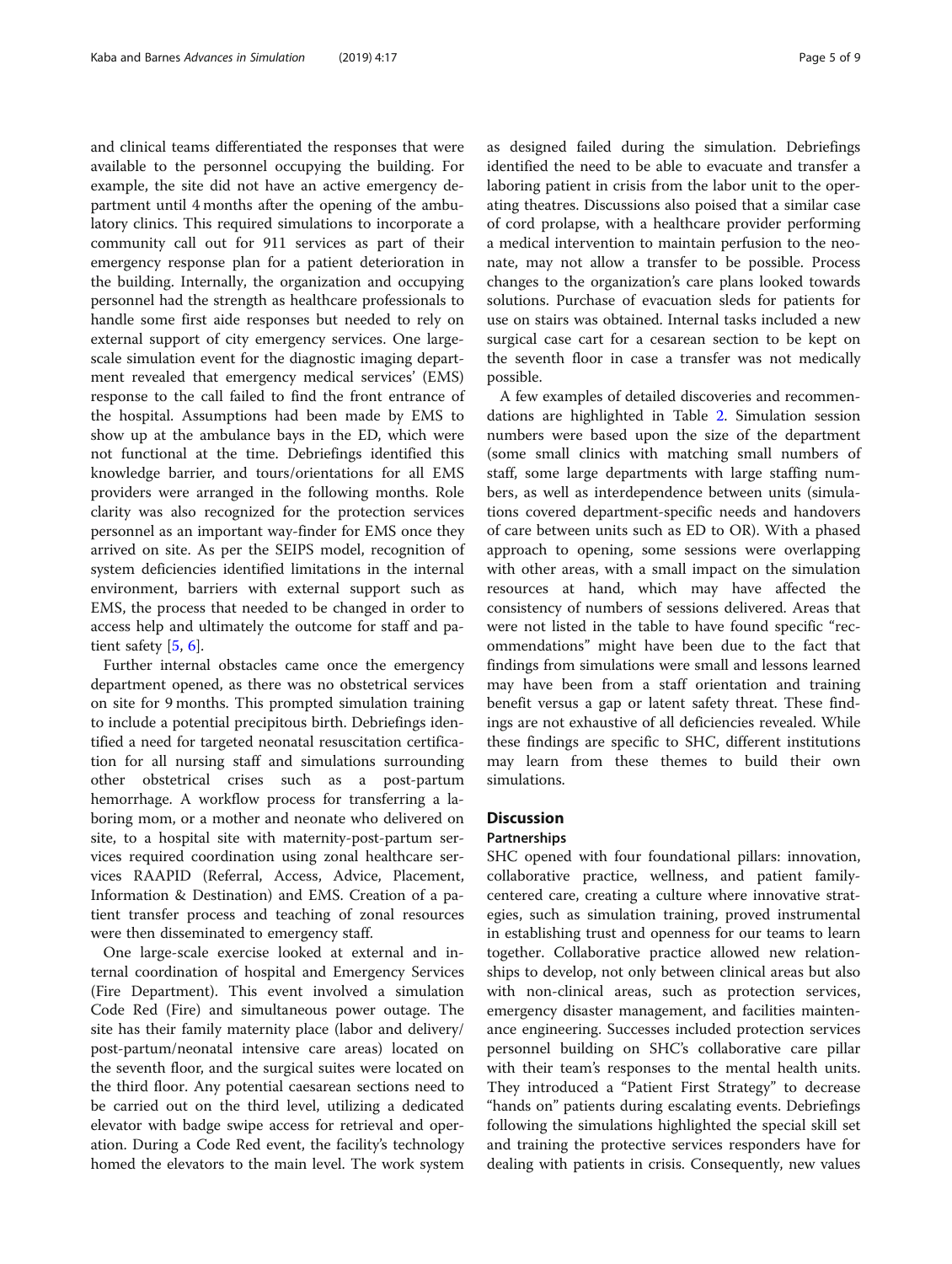## <span id="page-5-0"></span>Table 2 Summary of findings and recommendations

| Element/area                                                                                                                     | Findings                                                                                                                                                                                                                                                                                                                                     | Recommendations                                                                                                                                                                                              | Actioned                                                                                                                                                                                      |
|----------------------------------------------------------------------------------------------------------------------------------|----------------------------------------------------------------------------------------------------------------------------------------------------------------------------------------------------------------------------------------------------------------------------------------------------------------------------------------------|--------------------------------------------------------------------------------------------------------------------------------------------------------------------------------------------------------------|-----------------------------------------------------------------------------------------------------------------------------------------------------------------------------------------------|
| Provider/team<br>issues provider<br>Roles and<br>scope of<br>practice<br>Emergency<br>department<br>(ED)<br>Med Surg<br>OB units | · Trauma room/code team formation physicians,<br>respiratory therapist and paramedics in code<br>room, overlapping skill set and roles.<br>· Team composition-addition of health care aid<br>(unregulated) to units lack of understanding of<br>scope (too much to little), partnership with RNs,<br>lack of acute care hospital experience. | · Simulation teamwork training for identifying<br>leader, role clarity, and communication.<br>· Simulation teamwork training/orientation<br>classroom for role clarity and communication.                    | · First year post-opening fo-<br>cused on team simulations.<br>Elimination of paramedic role<br>• Monthly simulation with IP<br>teams continue in trauma<br>bays<br>• OB Sims monthly nursing |
|                                                                                                                                  | • No OB on site until September 2014/ED open<br>January 2013.                                                                                                                                                                                                                                                                                | • Expand NRP training to ED staff.<br>· Need for precipitous delivery equipment and<br>supplied in ED staff.                                                                                                 | • OB orientation day for ED<br>occurred December 2012<br>• Equipment and supplies<br>arrived prior to opening                                                                                 |
| Clinical<br>proficiencies<br>Inpatient units<br>ICU code team                                                                    | • Medications-code team unable to access<br>automatic dispensing cabinets on units.<br>· No crash carts/defibrillators/code team prior to<br>January 2013.                                                                                                                                                                                   | • Orientate nursing staff on role in accessing<br>meds for code team.<br>• Development of airway buckets pre ICU with<br>AED training for staff.<br>• Protocols placed in high acuity areas                  | • Completed<br>· Airway buckets in effect from<br>2012 (dismantled with full<br>operation of ICU operational<br>in 2013)<br>· Signage/resources created                                       |
| Facility issues<br>All units<br>OB                                                                                               | • Code Red/Blue/power outage outside of fire<br>department override during Code Blue; code<br>team over team to use the stairs.<br>• Dedicated OB elevators/OB 7th floor OR on 3rd<br>floor                                                                                                                                                  | • Awareness, key to be given to facilities<br>management<br>• ID need to transfer sled to transport OB<br>patients in need of STAT C-section/OR<br>resuscitation<br>• Need for C-section set up on 7th floor | • Key obtained<br>· Site wide fire drills maintained<br>yearly<br>• Transfer sleds obtained<br>• Confidence in elevators/<br>system-not completed                                             |
| Communication<br>Inpatient units<br>ICU code team<br>Public areas                                                                | • Mis-wiring of Code Blue/staff assist buttons<br>· No cell service/outside telephones in hallways<br>for calls on site prior to mid-August 2012                                                                                                                                                                                             | · Immediate follow-up with vendor and facil-<br>ities management<br>· Staff awareness campaign for accessing hard-<br>wired phones locations                                                                 | • Wirings fixed and tested prior<br>to opening<br>• New phone lines for main<br>street kiosks                                                                                                 |
| Unintended<br>consequences<br><b>EMS</b>                                                                                         | • EMS not aware of how to access hospital for<br>pre ED opening                                                                                                                                                                                                                                                                              | • Tours for all Calgary EMS providers to site                                                                                                                                                                | • Completed by October 2012                                                                                                                                                                   |
| Emergency<br>department                                                                                                          | · Code room setup, pillars hinder access to med<br>cupboards.                                                                                                                                                                                                                                                                                | • Reconfiguration of carts and trauma room to<br>better serve needs                                                                                                                                          | • Re-configuring and changing<br>of supply carts and resources<br>completed                                                                                                                   |
| Adolescent<br>mental health                                                                                                      | • Asphyxiation/hanging of mannequin in<br>simulation accomplished in high observation<br>unit                                                                                                                                                                                                                                                | • Management and staff awareness for need to<br>constant observation, patient placement                                                                                                                      | • Grates fixed by FM and E,<br>staffing and patient<br>assignments changed                                                                                                                    |
| Pediatric<br>outpatient<br>clinic                                                                                                | • Pediatric Code Blue lack of pediatric supplies for<br>code blue. No medications available in clinics,<br>lack of specialty knowledge for pediatric crisis                                                                                                                                                                                  | · Identified need to "pack and go" to trauma<br>bay in ED ASAP, meds added to RT outreach<br>bag, stretcher brought to unit for potential<br>transfers                                                       | • New pediatric backpack and<br>supplies<br>• Assigned situational role to<br>ICU nurse to recommend<br>when transfer needs to occur                                                          |

were gained by clinical staff through their realization that these key support services are an integral part of the larger healthcare team.

Another unique unintended outcome was the lessons learned from the engagement of families (and potential patients) through simulation. Patient family-centered care members along with volunteer resources had members of the community act in the role as family and participated in debriefings, allowing them to experience how health professionals train. Feedback from participants highlighted how important it was to have the family member present during crisis events and identify the role of the patient family care support person [[43](#page-8-0), [44\]](#page-8-0). A practice support document guideline was developed emphasizing best

practices of families as full partners in care. Volunteers are still an important part of the simulations to date, acting as standardized patients for domestic violence scenarios, abusive/aggressive patients, and patients for mass casualty incidents. One volunteer stated:

I feel honored to have helped these healthcare professionals out in the opening of this new hospital. It's amazing to see that they are training together for emergencies. They listened to me as a family member when I had concerns in the debriefings.

Citizen Advisory Team Council Member and Volunteer for Simulation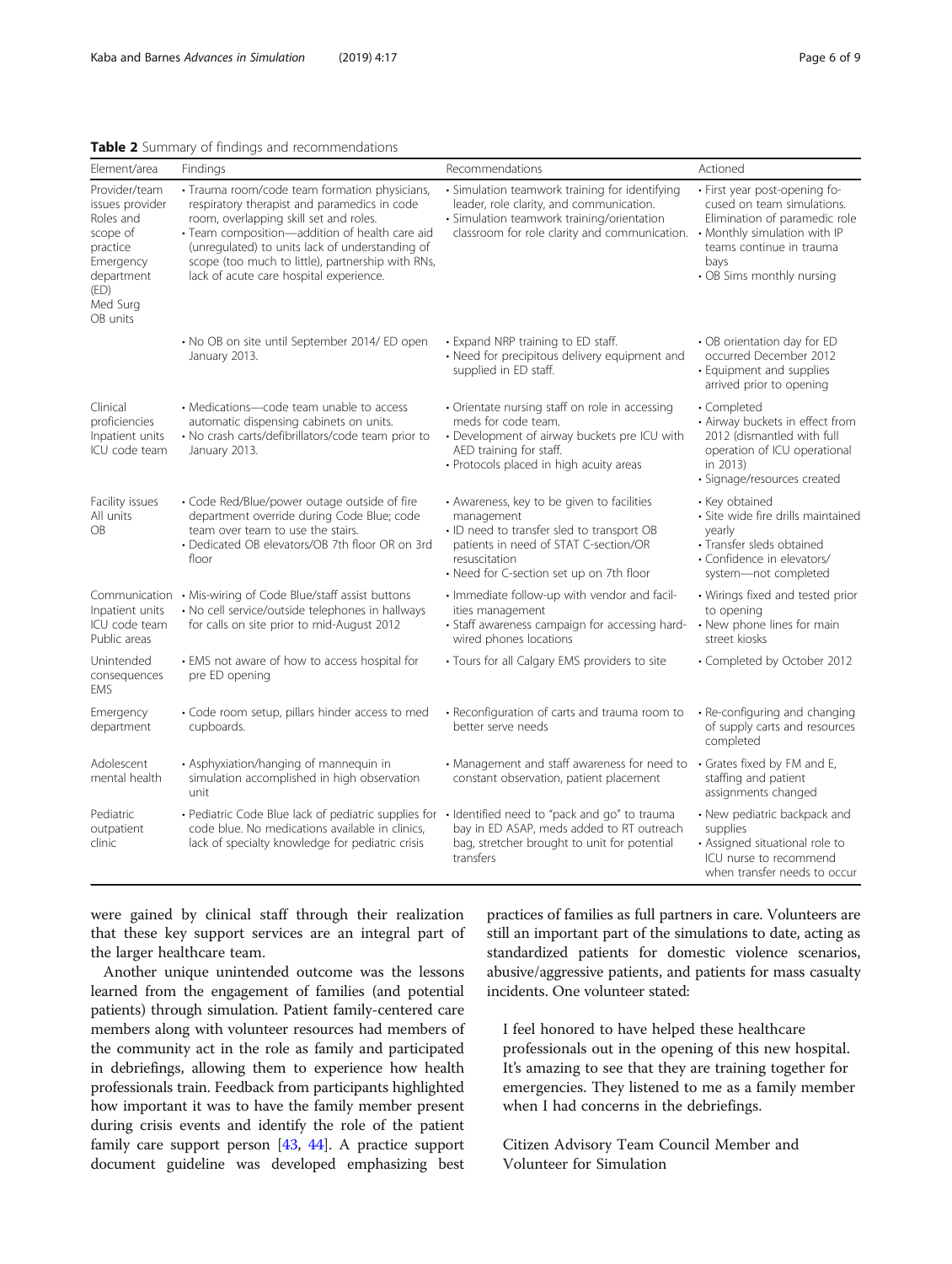# Sustaining results

Using inter-professional simulation to open the facility has resulted in a culture where simulation training has become a normal expectation for staff, educators, and management. These continuing sessions have reflected a more traditional use of medical simulation for intraprofessional team training, staff orientations, certifications, and yearly competency assessments. Post site opening simulations from 2015 to 2018, 1336 sessions have been completed and 9352 participants have taken part in simulation activities.

The momentum within the institution continues to grow with larger system simulation and debriefing sessions conducted from 2014 to 2018 which focused on the incorporation/expansion to zonal training and testing of Emergency Disaster Management Codes including Code Orange (mass casualty), Code Brown (hazardous material – chemical decontamination), Code Yellow (missing person), Code White (aggressive patient/family), Code Purple (hostage), Code Red (fire), and EBOLA preparation (2014 and 2018).

Educational support for both the original educator/ physician faculty and educators continues today through zonal simulation courses and conferences.

# Lessons learned

Simulation involvement in the early design and construction phase would have been a critical phase for involvement. Opportunities to work through tabletop simulations and mockups could have identified spaces that were poorly designed and had the potential to affect the patient flow, access to supplies, and/or patient care [[45\]](#page-8-0). The ability to change a space once bricks, mortar, and drywall are in place is cost prohibitive. Having to implement workarounds in a new environment is frustrating for clinicians expecting things to be done right the first time. Other institutions which plan on using simulation to test the opening of new healthcare facilities can learn from some of these lessons by initiating conversations with senior administration and infrastructure leads early on during the design and construction phase of a new hospital.

Specific metrics, data points, and team evaluations were completed by area, but lacked consistency between areas and ultimately affected the ability to broadly share lessons learned for other projects. Since opening, a formal evaluation and team assessment form has been created and is in use for our proactive approach to move towards a broader and more inclusive integrated system simulation approach of commissioning new spaces and new processes in all provincial hospitals [[46\]](#page-8-0). This new approach includes identifying sponsors and key stakeholders for reporting up and ownership of latent safety threats, identifying metrics and outcome reporting, so

that lessons learned do not remain unheard. We have also developed post-session evaluation forms to assist in capturing findings and gaps in the system.

Initial successes for this project started with a shared common goal to deliver the best patient care in a new hospital facility. Administrative leaders' commitment was essential to ensure a portion of the new practitioners' orientation time to the site and unit involved simulation exercises. Key stakeholders for each area helped co-design simulations and define what they needed to test and teach. Champions still continue to be drivers of site simulation education today.

## Conclusion

Findings from evaluation and clinical team feedback suggested that simulation exercises were a successful method of testing new processes and systems. Simulations identified latent safety threats which would have otherwise been identified during real patient care after the facility opened. Operational readiness of a newly constructed hospital for emergency, acute, and outpatient care was successfully verified with on-site high realism simulation scenarios. Participant debriefing and survey responses identified several key issues for improvement prior to the opening day. Simulation was also recognized as an optimal training method for staff orientation into a new facility. Newly formed interdisciplinary teams came together for the first time during the simulation, allowing for analysis of team dynamics, role clarity, communication, and leadership.

#### Abbreviations

AED: Automatic external defibrillator; AHS: Alberta Health Services; CEO: Chief executive officer; CICU: Cardiac intensive care unit; CT: Computerized tomography; ED: Emergency department; EDM: Emergency disaster management; EMS : Emergency medical services; eSIM: Educate Simulate Innovate and Motivate; FM&E: Facilities maintenance and engineering; FMP: Family maternal practice; HCA: Health care aide; HCQA: Health Quality Council of Alberta; ICU: Intensive care unit; LST: Latent safety threats; MRI: Magnetic resonance imaging; NICU: Neonatal intensive care unit; OB: Obstetrics; OR: Operating room; PAC: Pre-admission clinic; PACU: Postanesthetic care unit: RN : Registered nurse; RRT: Registered respiratory therapist; RT: Respiratory therapy; SHC: South Health Campus; SSH: Society for Simulation in Healthcare

#### Acknowledgements

This project could not have been accomplished without the dedicated time and effort of the eSIM South Provincial Simulation team, the South Health Campus site administration, and Clinical Educators.

#### Authors' contributions

AK and SB were involved in the conceptualization, writing, and editing of the manuscript. Both authors read and approved the final manuscript.

#### Funding

No funding was required for the development of this manuscript.

#### Availability of data and materials

Data sharing is not applicable to this article as no datasets were generated or analyzed.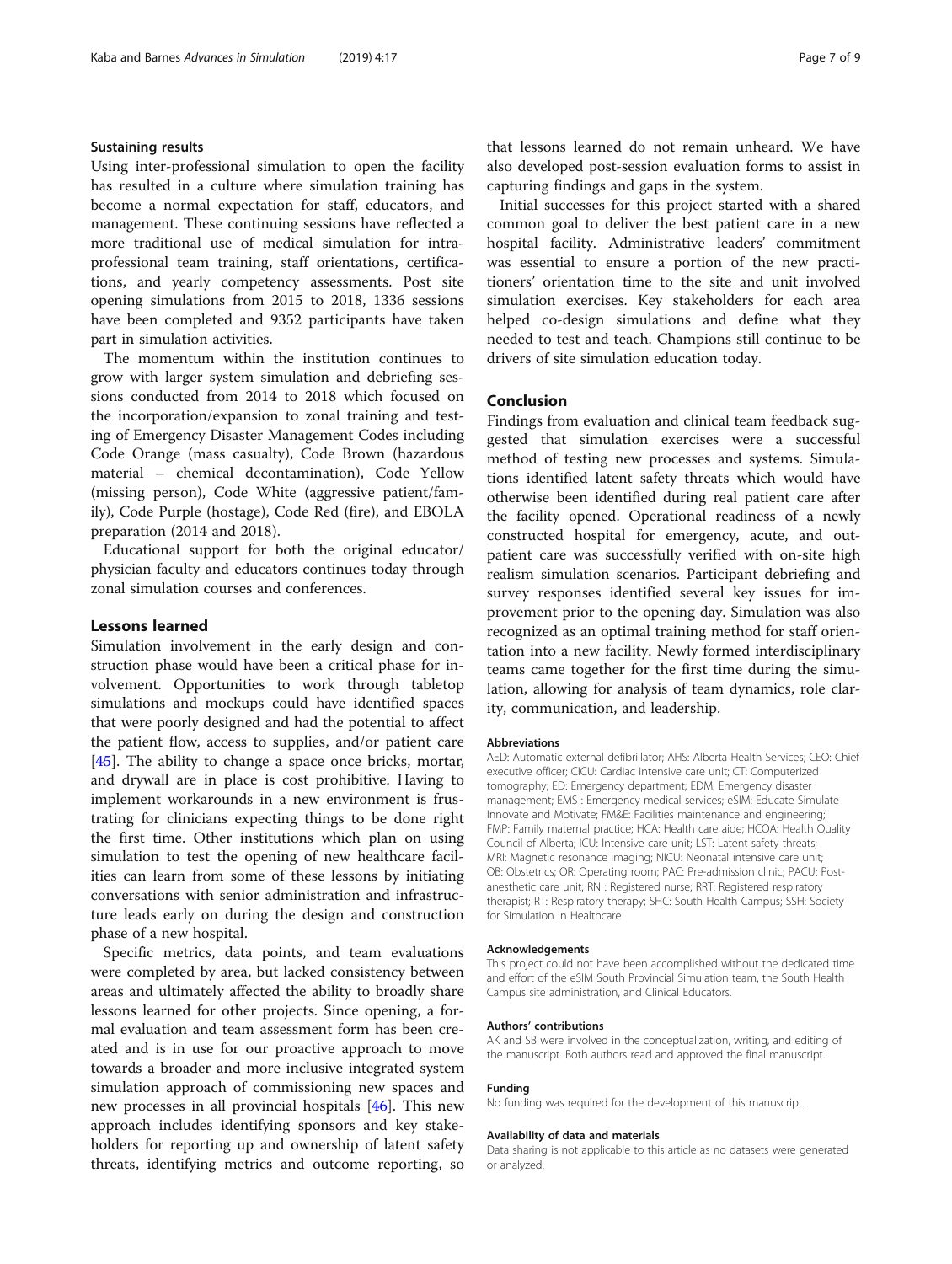#### <span id="page-7-0"></span>Ethics approval and consent to participate

No ethics approval or consent was needed for this manuscript.

#### Consent for publication

Not applicable

#### Competing interests

The authors declare that they have no competing interests.

#### Author details

<sup>1</sup>eSIM Provincial Program, Alberta Health Services, South Tower Foothills Hospital, 1403 29 St. NW, Calgary T2N 2T9, Canada. <sup>2</sup>Department of Community Health Sciences, Cumming School of Medicine, University of Calgary, Foothills Medical Centre, 1403 29th Street NW, Calgary, AB T2N 2 T9, Canada. <sup>3</sup>South eSIM Provincial Simulation Program, Alberta Health Services, South Health Campus, 4448 Front Street SE, Calgary T3M 1 M4, Canada.

#### Received: 7 December 2018 Accepted: 25 June 2019 Published online: 16 July 2019

#### References

- 1. Hoppszallern S, Vesely V, Morgan J. 2016 Hospital Construction Survey [Internet]. 2016 [cited 2018 Sep 19]. Available from: [https://www.](https://www.hfmmagazine.com/articles/1878-2016-hospital-construction-survey) [hfmmagazine.com/articles/1878-2016-hospital-construction-survey](https://www.hfmmagazine.com/articles/1878-2016-hospital-construction-survey)
- 2. Healthcare GE. Hospital of the future snapshots of success, vol. 4; 2011.
- 3. Healthcare F. Top healthcare construction projects of 2015 [Internet]. Healthcare Finance News. 2014 [cited 2018 Sep 22]. Available from: [https://](https://www.healthcarefinancenews.com/news/top-healthcare-construction-projects-2015-buidling-surges-demand-picks-revista-says) [www.healthcarefinancenews.com/news/top-healthcare-construction](https://www.healthcarefinancenews.com/news/top-healthcare-construction-projects-2015-buidling-surges-demand-picks-revista-says)[projects-2015-buidling-surges-demand-picks-revista-says](https://www.healthcarefinancenews.com/news/top-healthcare-construction-projects-2015-buidling-surges-demand-picks-revista-says)
- 4. O'Hara S. Planning intensive care unit design using computer simulation modeling: optimizing integration of clinical, operational, and architectural requirements. Crit Care Nurs Q. 2014 Mar;37(1):67.
- 5. Holden RJ, Carayon P, Gurses AP, Hoonakker P, Hundt AS, Ozok AA, Rivera-Rodriguez AJ. SEIPS 2.0: a human factors framework for studying and improving the work of healthcare professionals and patients. Ergonomics. 2013;56(11):1669–86.
- 6. Carayon P, Hundt AS, Karsh B-T, Gurses AP, Alvarado CJ, Smith M, Brennan PF. Work system design for patient safety: the SEIPS model. BMJ Qual Saf. 2006;15.
- 7. Harder N. Use of simulation in teaching and learning in health sciences: a systemic review. J Nurs Educ. 2010;49(1):23–8.
- 8. Lateef F. Simulation-based learning: just like the real thing. J Emerg Trauma Shock. 2010;3(4):348–52.
- 9. Salas E, DiazGranados D, Weaveaver S, King H. Does team training work? Principles for Health Care. Acad Emerg Med. 2008;15:1002–9.
- 10. Posner GD, Clark ML, Grant VJ. Simulation in the clinical setting: towards a standard lexicon. Adv Simul [Internet]. 2017 Sep 20 [cited 2018 Sep 22];2. Available from: <https://www.ncbi.nlm.nih.gov/pmc/articles/PMC5806315/>
- 11. Reason J. Human error: models and management. BMJ. 2000;320(7237):768– 70.
- 12. SSH.The Society for Simulation in Healthcare>SSH resources>Dictionary {Internet}2016[cited 2018Sep 19]. Available from : [https://www.ssih.org/](https://www.ssih.org/Dictionary) **[Dictionary](https://www.ssih.org/Dictionary)**
- 13. Geis GL, Pio B, Pendergrass TL, Moyer MR, Patterson MD. Simulation to assess the safety of new healthcare teams and new facilities. Simul Healthc. 2011;6(3):125.
- 14. HQCA. Simulation-based mock-up evaluation framework [Internet]. HQCA. 2016 [cited 2018 Sep 19]. Available from: [http://hqca.ca/health-care](http://hqca.ca/health-care-provider-resources/frameworks/simulation-based-mock-up-evaluation-framework/)[provider-resources/frameworks/simulation-based-mock-up-evaluation](http://hqca.ca/health-care-provider-resources/frameworks/simulation-based-mock-up-evaluation-framework/)[framework/](http://hqca.ca/health-care-provider-resources/frameworks/simulation-based-mock-up-evaluation-framework/)
- 15. Patterson MD, Geis GL, Falcone RA, LeMaster T, Wears RL. In-situ simulation: detection of safety threats and teamwork training in a high risk emergency department. BMJ Qual Saf. 2013;22(6):468–77.
- 16. Patterson, MD Blike GT, Nadkarni, VM. In-situ simulation: challenges and results. Advances in Patient Safety: New Directions and Alternative Approaches. 2008: Aug(3) Available from: [https://www.ncbi.nlm.nih.gov/](https://www.ncbi.nlm.nih.gov/books/NBK43682/) [books/NBK43682/](https://www.ncbi.nlm.nih.gov/books/NBK43682/)
- 17. Harper MG, Gilbert GE, Gilbert M, Markey L, Anderson K. Simulation use in acute care hospitals in the United States. J Nurses Prof Dev. 2018; 34(5):242–9.
- 18. Katznelson JH, Wang J, Stevens MW, Mills WA. Improving pediatric
- preparedness in critical access hospital emergency departments: Impact of a longitudinal in situ simulation program. Pediatr Emergency Care. 2018; 34(1):17–20.
- 19. Knight P, MacGloin H, Lane M, Lofton L, Desai A, Haxby E, Burmester M. Mitigating latent threats identified through an embedded in situ simulation program and their comparison to patient safety incidents: a retrospective review. Front Pediatr. 2018;5. [https://doi.org/10.3389/fped.2017.00281.](https://doi.org/10.3389/fped.2017.00281)
- 20. Kurup V, Matei V, Ray J. Role of in-situ simulation for training in healthcare: opportunities and challenges. Curr Opin Anaesthesiol. 2017;30(6):755–60. [https://doi.org/10.1097/ACO.0000000000000514.](https://doi.org/10.1097/ACO.0000000000000514)
- 21. Reed DJW, Hermelin RL, Kennedy CS, Sharma J. Interdisciplinary onsite team-based simulation training in the neonatal intensive care unit: a pilot report. J Perinatol. 2017;37(4):461–4.
- 22. Couto TB, Kerrey BT, Taylor RG, FitzGerald M, Geis GL. Teamwork skills in actual, in situ, and in-center pediatric emergencies: performance levels across settings and perceptions of comparative educational impact. Simul Healthc. 2015;10(2):76–84.
- 23. Ventre KM, Barry JS, Davis D, Baiamonte AA, Wentworth AC, Pietras M, et al. Using in-situ simulation to evaluate operational readiness of a children's hospital-based obstetrics unit. Simul Healthc. 2014;9(2):102.
- 24. Adler MD, Mobley BL, Eppich WJ, Lappe M, Green M, Mangold K. Use of simulation to test systems and prepare staff for a new hospital transition. J Patient Saf. 2018.
- 25. Medwid K, Smith S, Gang M. Use of in-situ simulation to investigate latent safety threats prior to opening a new emergency department. Saf Sci. 2015; (77):19–24.
- 26. Bender GJ. In-situ simulation for systems testing in newly constructed perinatal facilities. Semin Perinatol. 2011;35(2):80–3.
- 27. Hamman WR, Beaubien JM, Beaudin-Seiler BM. Simulation for the training of human performance and technical skills: the intersection of how we will train health care professionals in the future. J Grad Med Educ. 2009;1(2): 245–52.
- 28. Chan APC. Evaluation of enhanced design and build system a case study of a hospital project. Constr Manag Econ. 2000;18(7):863–71.
- 29. Reno K, Grazman D. Operations commissioning: putting new healthcare buildings to the test [Internet]. HCD Magazine. 2014 [cited 2018 Sep 19]. Available from: [https://www.healthcaredesignmagazine.com/architecture/](https://www.healthcaredesignmagazine.com/architecture/operations-commissioning-putting-new-healthcare-buildings-test/) [operations-commissioning-putting-new-healthcare-buildings-test/](https://www.healthcaredesignmagazine.com/architecture/operations-commissioning-putting-new-healthcare-buildings-test/)
- 30. Gardner AK, Ahmed RA, George RL, Frey JA. In situ simulation to assess workplace attitudes and effectiveness in a new facility. Simul Healthc. 2013; 8(6):351–8.
- 31. Winch P, Khan S, Naguib A, Yates AR, Rice J, Barry N, Tobias JD. Transportation of patients following surgery for congenital heart disease: a process review prompted by the opening of a new hospital. Int J Clin Exp Med. 2014;7(2):411.
- 32. Santiago C, Zinagano L, Wannamaker K, Bell K, Savedra P, Diston MT, Smith O. Nursing perspectives on designing a space to deliver quality care... dynamics of critical care. Dynamics. 2014;25(2):54.
- 33. Evans J, Reyers E. Patient room considerations in the intensive care unit. Crit Care Nurs Q. 2014;37(1):83–92.
- 34. Ross, R., & Seckman, C. (2016). The challenges of moving from construction to operations: overcoming performance issues with staff orientation and training. Health Facil Manag. 2016: 29(8), 37-40.
- 35. Kerner J, Robert L, Gallo K, Cassara M, D'Angelo J, Egan A, Simmons JG. Simulation for operational readiness in a new freestanding emergency department: strategy and tactics. Simul Healthc. 2016;11(5):345–56.
- 36. Gignon M, Amsallem C, Ammirati C. Moving a hospital: simulation–a way to coproduce safety healthcare facilities. Int J Occup Saf Ergon. 2017;23(4):589–91.
- 37. Comeau OY, Armendariz-Batiste J, Baer JG. Preparing critical care and medicalsurgical nurses to open a new hospital. Crit Care Nurs Q. 2017;40(1):59–66.
- 38. Hauk L. Mock ORs help engage perioperative personnel in design decisions. AORN J. 2018;108(1):P4.
- 39. Eppich W, Cheng A. Promoting Excellence and Reflective Learning in Simulation (PEARLS): development and rationale for a blended approach to health care simulation debriefing. Simul Healthc. 2015;10(2):106.
- 40. Bajaj K, Meguerdichian M, Thoma B, Huang S, Eppich W, Cheng A. The PEARLS Healthcare Debriefing Tool. Acad Med. 2018;93(2):336.
- 41. Sawyer T, Eppich W, Brett-Fleegler M, Grant V, Cheng A. More than one way to debrief: a critical review of healthcare simulation debriefing methods. Simul Healthc. 2016;11(3):209.